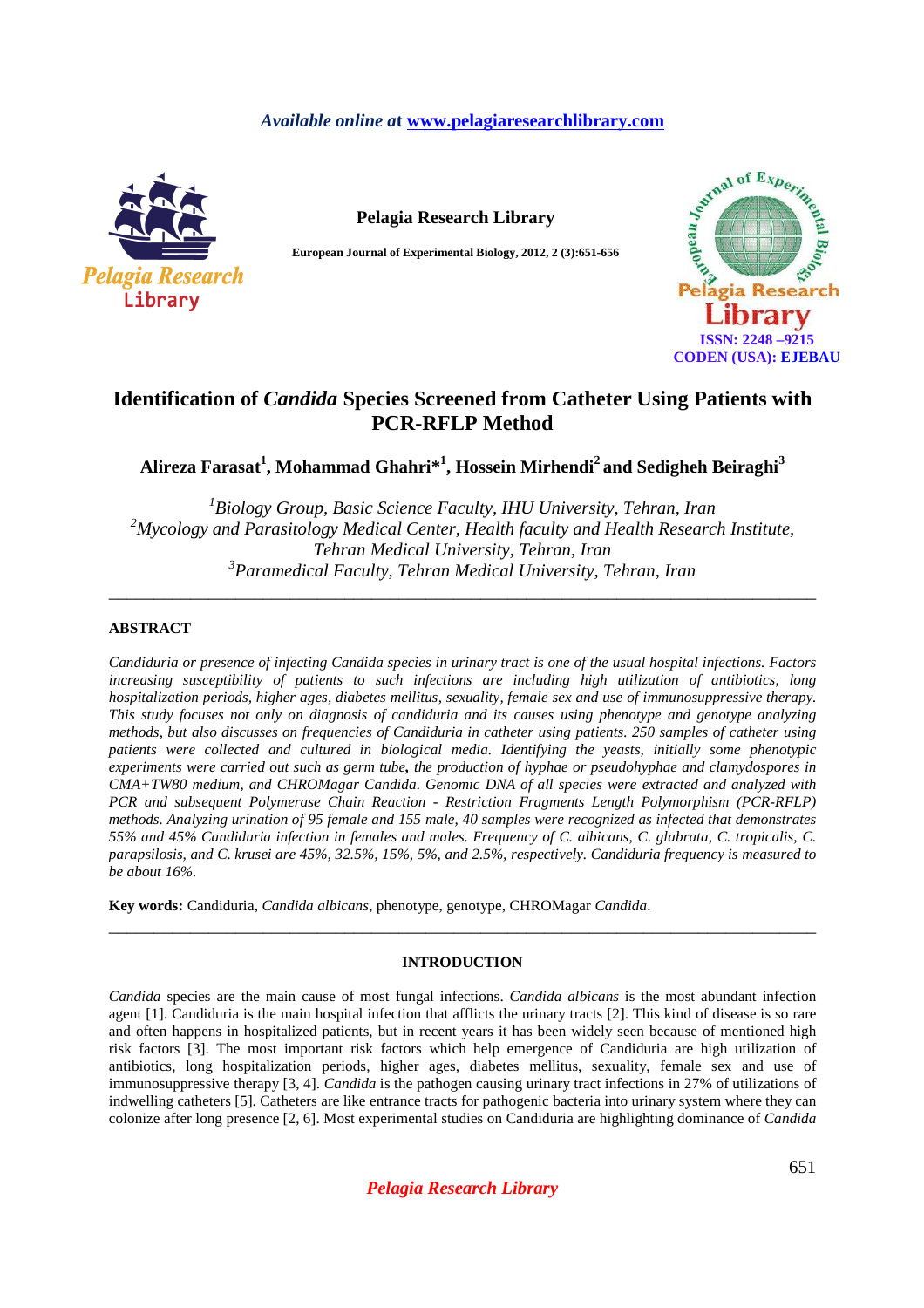*albicans* and *Candida glabrata* with 51% and 16% presence in infections, respectively [7, 8]. Diversity of infecting *Candida* species depend on environment. Non-albicans *Candida* spp have more incidence in throat and vagina [9, 10]. Choosing anti fungal agent depends on clinical status of patient, infection area, pharmacodynaics, and pharmacokinetics factors. fluconazole is highly preferred against urinary tract infections and has wide activity against *Candida* species [11]. There have been many methods for diagnosis of yeast and specially *Candida* species. They could be divided into two genotypic and phenotypic groups. Phenotypic methods are including: yeast colony morphologies on Malt extract agar and sugar absorption and fermentation tests and utilization of commercial kits like API and etc [12]. Genotypic methods are various and different such as specific primers in Polymerase Chain Reaction (PCR) and Multiplex PCR [13], specific probes for each specie [14], Polymerase Chain Reaction - Restriction Fragments Length Polymorphism (PCR-RFLP) [15, 16], sequencing of specific regions of genome [17], and Real-time PCR [18]. Each mentioned method has its advantages and disadvantages. This study focuses on diagnosis on *Candida* species based on phenotypic and genotypic approaches and analysis of frequency of Candiduria in catheter using patients.

*\_\_\_\_\_\_\_\_\_\_\_\_\_\_\_\_\_\_\_\_\_\_\_\_\_\_\_\_\_\_\_\_\_\_\_\_\_\_\_\_\_\_\_\_\_\_\_\_\_\_\_\_\_\_\_\_\_\_\_\_\_\_\_\_\_\_\_\_\_\_\_\_\_\_\_\_\_\_*

## **MATERIALS AND METHODS**

250 samples were collected from patients of Shohada-e-Tajrish hospital, Tehran, that were using catheters for more than 10 days. Samples were cultured in CHROMagar *Candida* (biomeriux, France) for morphologic analysis such as color and shape of colonies, CMA+TW80 (Merck, Germany) for hyphae, pseudohyphae, and clamydospore presence. Ability to generate germ tube in fresh serum was used to distinguish yeast species. According to previously described method [19], by a bacteriological loop, about 10 mm<sup>3</sup> of a fresh colony was transferred to a 1.5 ml eppendorf tube and then 300 µl of lysis buffer (100 mM Tris pH 8, 10 mM pH 8, 100 mM NaCl, 1% SDS, Triton  $2\%$  X-100), 300 µl of phenol: chloroform (1:1) and 200 µl of glass beads, with a diameter of 1 mm, were added and the tube was vigorously shaken [20]. Then, the sample was centrifuged for 5 minutes at 5000 rpm. The supernatant was transferred to a clean tube and 400 µl of chloroform was added. After centrifuging as the previous conditions, the aqueous phase was transferred to a clean tube and then 1 volume of cold isopropanol and 5 of 3M sodium acetate (pH: 5.2) were added and was kept at -20 °C for 10 minutes. After that, the sample was washed by 70% ethanol. Then 50 µl distilled water was added and the sample was kept at -20 °C. PCR was performed to amplify ITS1-5.8S-ITS2 segment in ribosomal DNA. For this, ITS1-5.8S-ITS2 universal primers were used. The sequences of ITS1 and ITS4 were 5'-TCCGTAGGTGAACCTGCGG-3' and 5'-TCCTCCGCTTATTGATATGC-3' respectively [21, 22]. The components of PCR reaction were as follows: 2.5 µl of 10x PCR buffer, 1.5mM MgCl2, 0.5 µl of 10 mM dNTPs, 0.4µM Primers, 1.25 units of Taq polymerase (Sinagene, Iran), 1 µl of template DNA and molecular grade dH2o up to 25 µl. The temperature cycles were as follows: initial denaturation at 95 °C for 6 min, 30 cycles of 30 sec at  $94 \text{ °C}$ , 45 sec at  $56 \text{ °C}$  and 1 min at 72  $\text{ °C}$  and finally 72 $\text{ °C}$  for 7 min. After confirming PCR products on agarose gel, they were digested by *MspI* (Roche Molecular, Germany). The components of digestion reaction were as follows: 10 µl of PCR products, 1.5 µl of digestion buffer, 5 units of *MSP*1 enzyme, and dH2o up to 15 µl. The prepared sample then was placed at 37 °C for 3 hours. Enzymatic digestion of PCR products of different yeasts will produce different patterns. The digested fragments were then electrophoresed through 1.8% agarose gel and then visualized by ethidium bromide staining [23].

### **RESULTS**

Total number of collected samples was 250 and positively infected samples were 40. Incidence frequency of Candiduria in this study is about 16%. Figure 1 and 2 shows the growth of *Candida albicans* colonies and *Candida tropicalis* on CHROMagar *Candida* medium. Figure 3 and 4 show PCR and PCR-RFLP of different *Candida* spp, respectively. Table 1 shows PCR product sizes of ITS1-ITS4 for different standard species of *Candida* before and after restriction digestion with *MspI*. Studied groups and frequency of infections are mentioned in Table 2. Part and partial frequencies of *Candida* species with in patients are mentioned in Table 3 and represents total dominance of *Candida albicans* specie.

*Pelagia Research Library*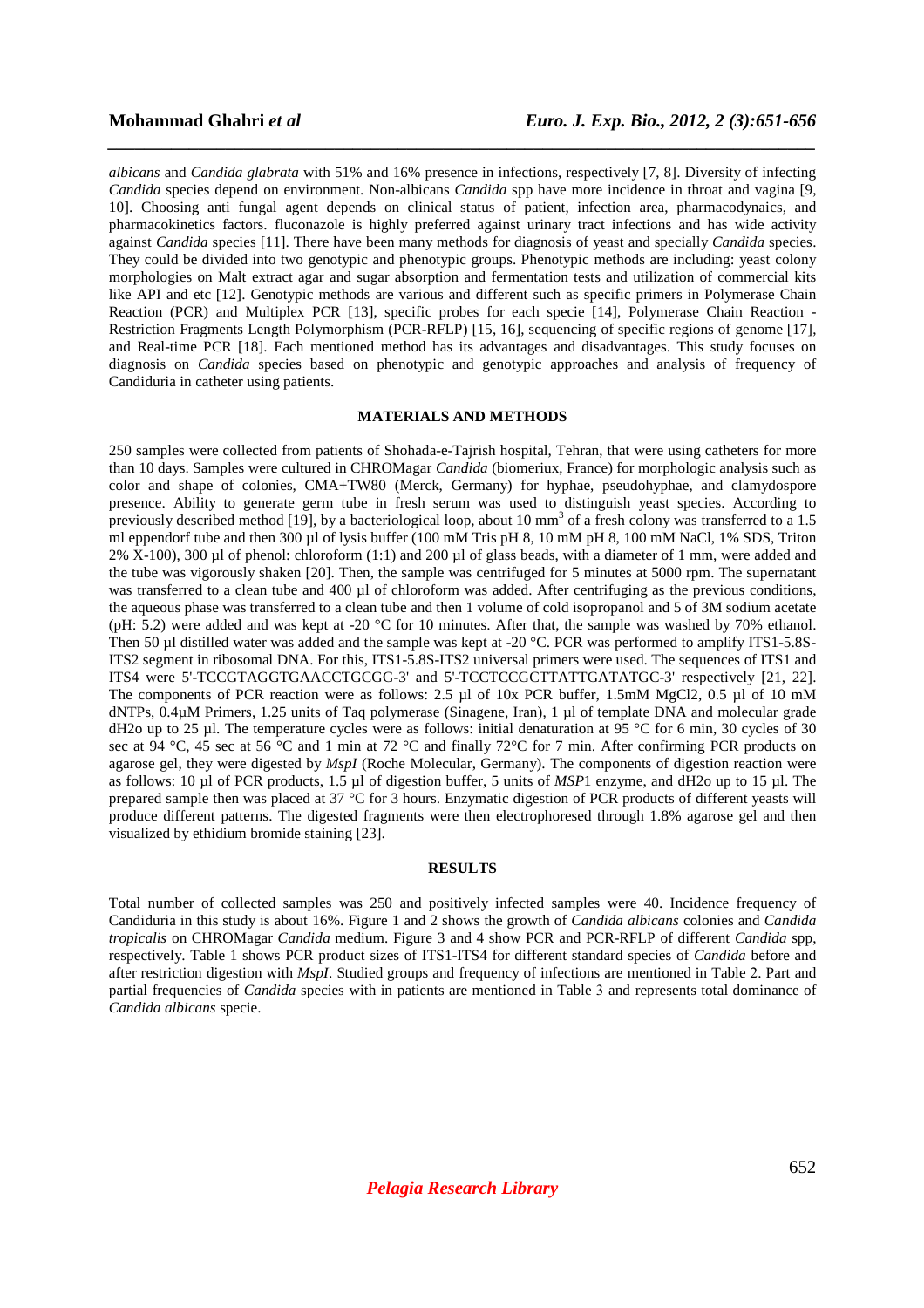

**Figure1.** *Candida albicans* **colonies in CHROMagar** *Candida* **media.** 



**Figure2.** *Candida tropicalis* **colonies in CHROMagar** *Candida* **media.** 

**Table1. Size of ITS1-ITS4 PCR products of** *Candida* **species before and after digestion with** *MspI* **[20].** 

| Candida species | Size of ITS1-ITS4 | $\text{Sizes}(s)$ of restriction product(s) | Accession number |
|-----------------|-------------------|---------------------------------------------|------------------|
| C. albicans     | 535               | 297, 238                                    | L47111           |
| C. glabrata     | 871               | 557, 314                                    | AF167993         |
| C. tropicalis   | 524               | 340, 184                                    | L47112           |
| C. krusei       | 510               | 261, 249                                    | L47113           |
| C. parapsilosis | 520               | 520                                         | L47109           |

**Table2. Part and partial frequencies of studied cases based on gender and Candiduria incidences.** 

| Studied groups               | Males       | <b>Females</b> |
|------------------------------|-------------|----------------|
| Total Number (No/%)          | 155 (62%)   | 95 (38%)       |
| Candiduria incidences (No/%) | 18 (16.61%) | 22 (23.15%)    |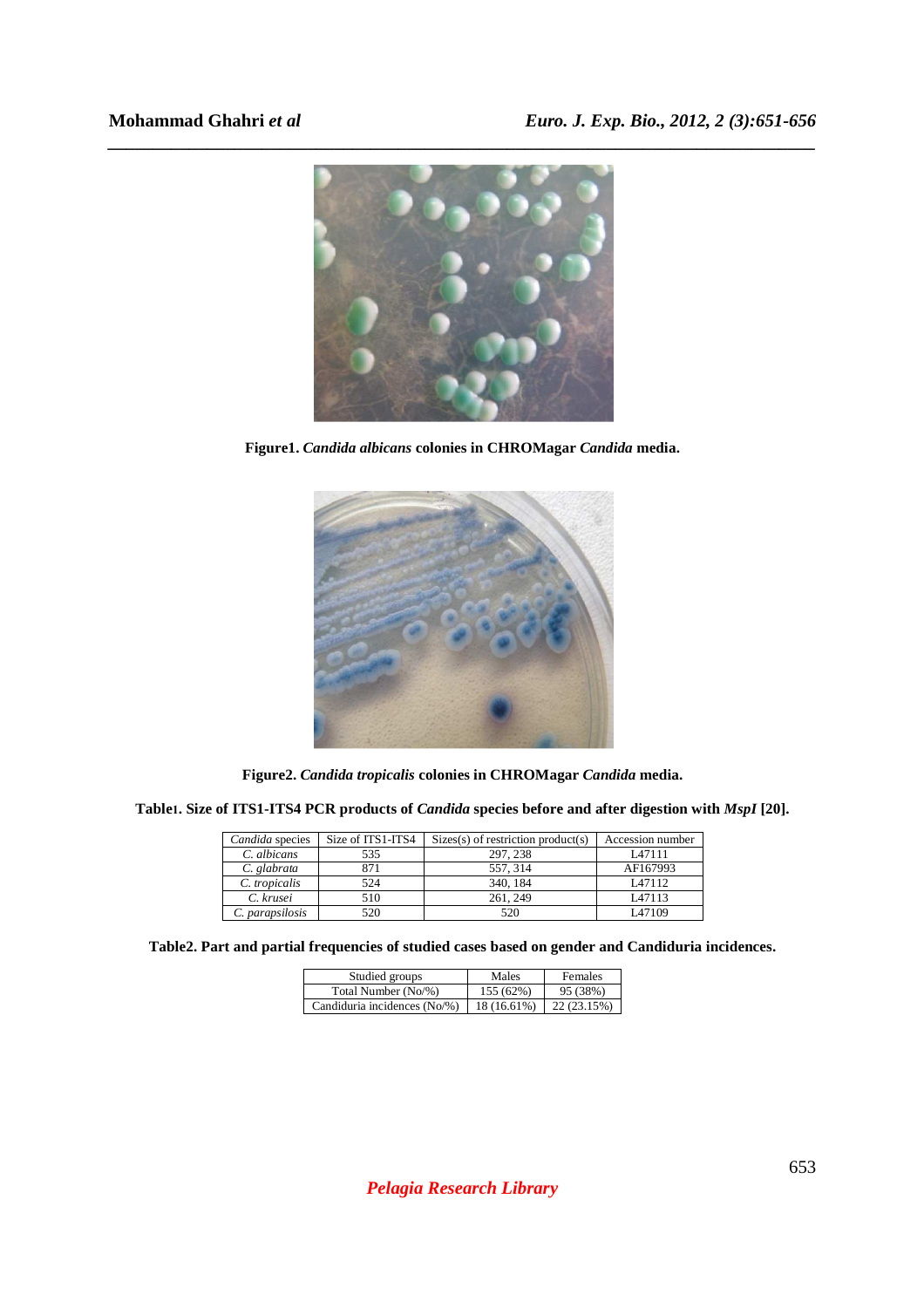

*\_\_\_\_\_\_\_\_\_\_\_\_\_\_\_\_\_\_\_\_\_\_\_\_\_\_\_\_\_\_\_\_\_\_\_\_\_\_\_\_\_\_\_\_\_\_\_\_\_\_\_\_\_\_\_\_\_\_\_\_\_\_\_\_\_\_\_\_\_\_\_\_\_\_\_\_\_\_*

**Figure3. Electrophoresis of PCR products, 1:** *C. tropicalis***, 2:** *C. albicans***, 3:** *C. parapsilosis***, 4:** *C. parapsilosis***, 5:** *C. glabrata***, 6:** *C. krusei***.** 



**Figure4. PCR-RFLP profile of samples, 1:** *C. albicans***, 2:** *C. tropicalis***, 3:** *C. krusei***, 4:** *C. parapsilosis***, 5:** *C. parapsilosis***, 6:** *C. glabrata***.** 

*Pelagia Research Library*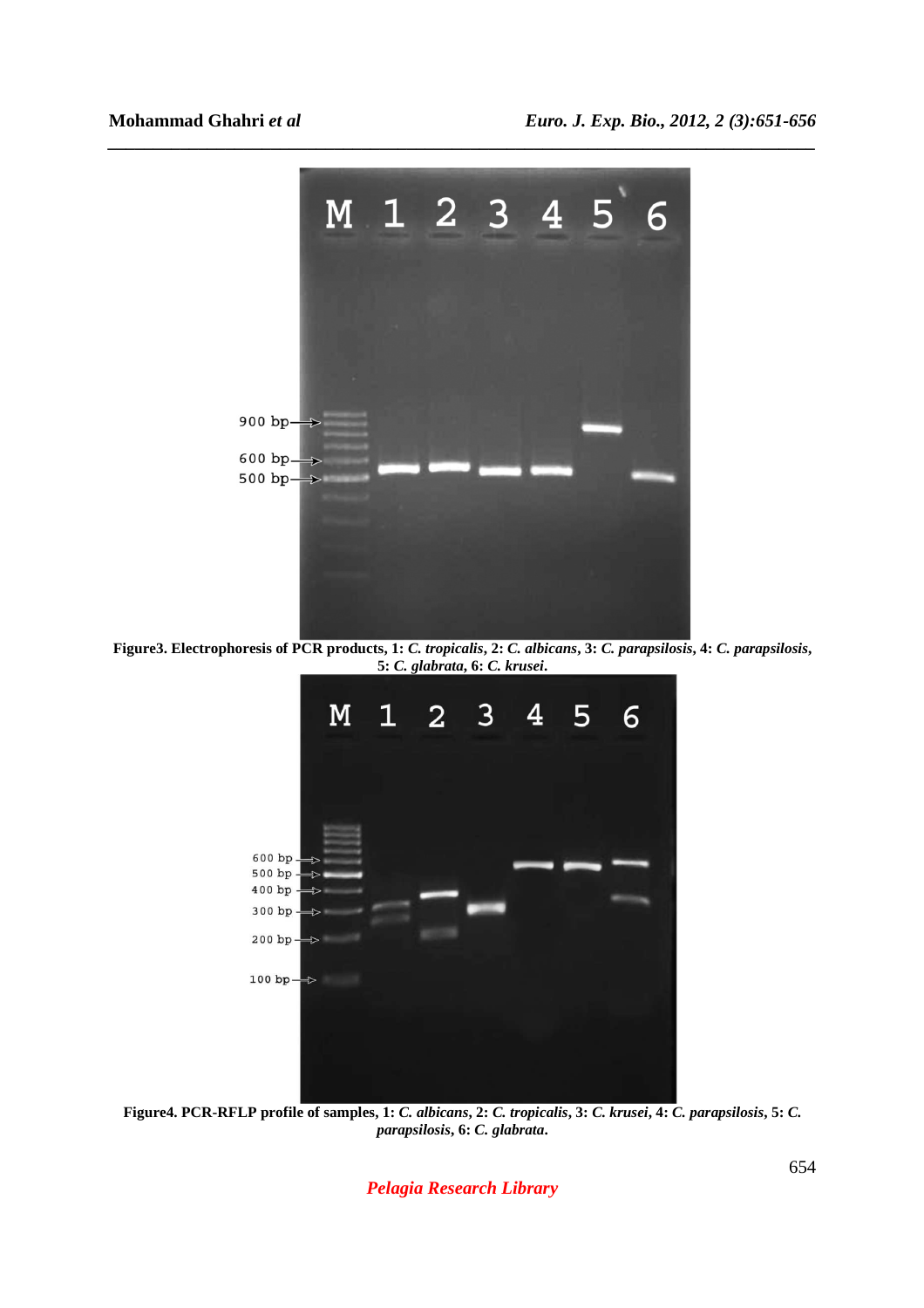| Yeast spp       | Frequencies | Number |
|-----------------|-------------|--------|
| C. albicans     | 45%         | 18     |
| C. glabrata     | 32.5%       | 13     |
| C. tropicalis   | 15%         |        |
| C. parapsilosis | 5%          |        |
| C. krusei       | 2.5%        |        |
| Total           | 100%        |        |

# *\_\_\_\_\_\_\_\_\_\_\_\_\_\_\_\_\_\_\_\_\_\_\_\_\_\_\_\_\_\_\_\_\_\_\_\_\_\_\_\_\_\_\_\_\_\_\_\_\_\_\_\_\_\_\_\_\_\_\_\_\_\_\_\_\_\_\_\_\_\_\_\_\_\_\_\_\_\_* **Table3. Part and partial frequencies of** *Candida* **species of patients.**

### **DISCUSSION**

In this study frequency of Candiduria infection is reported about 16%. The color of *Candida albicans* colonies on CHROMagar *Candida* was green. Candiduria epidemiology in kidney transplanted patients studied at Wisconsin University within 8 years; the most abundant specie isolated from 51% of patients was *Candida glabrata*, most patients did not show any symptoms of infection. Risk factors in this study were defined as: Female sexuality (OR: 12.5%), hospitalization in ICU (OR: 8.8%), antibiotics utilization (OR= 3.8%), bladder catheter (OR= 4.4%), diabetes mellitus (OR= 2.2%), Neurologic Bladder (OR= 7.6%), and malnutrition (OR= 2.4%) [24]. In other report frequency of Candiduria is mentioned as 11% [25]. A meaningful increase in frequency of Candiduria infection happens along with increase in periods of catheter and antibiotics usage and hospitalization [26]. Risks for Candiduria infections within surgeries, diabetic patients, corticosteroids and immune suppressant drug treatments, catheterization, and antibiotics exploitation are 4, 2, 1.4, 12, and 6 folds higher, respectively. *Candida albicans* is the most abundant isolated microorganism from Candiduria patients with frequency of 68.62% [27]. *Candida albicans* is the most dominant specie in reports with 58.6% [25] and 56.7% [28] frequencies. PCR-RFLP data and sizes which are mentioned in table provide us usable information for determination of unknown yeast based on molecular sizes of known yeasts. In this study we verified the abundance of *albicans* specie and claimed higher incidence of infections in females. This shows an increase in number of incidences of infection in hospitalized patients who use urinary catheter.

### **Acknowledgements**

Authors would like to appreciate Dr. Seyed Ahmad Hosseini and Mr. Reza Davarzani, Resalat Laboratory for providing the facilities.

### **REFERENCES**

[1] J. Manisha, D. Vinita, M. Bibhabati, T. Archana, S. L. Poonam, B. Aradhana, *Indian journal of pathology and microbiology*., **2011**, 54 (3), 552-555.

[2] C. A. Kauffman, *Clin Infect Dis*., **2005**, 41, 371-376.

[3] Z. A. Bukhary, *Saudi Diseases And Transplantation*., **2008**,19 (3), 350-360.

[4] C. C. Kobayashi, O. F. de Fernandes, K. C. Miranda, E. D. de Sousa, R. Silva Mdo, *Mycopathologia*., **2004**,158  $(1), 49-52.$ 

- [5] R. Platt, B. F. Polk, B. Murduok, B. Rosner, *Am J Epidemiol*., **1986**,124 (6), 977-985.
- [6] T. Lundstorm, J. D. Sobel, Clin Infect Dis., **2001**, 32 (11), 1602-1607.
- [7] C. A. Kauffman, J. A. Vazaquez, J. D. Sobel, *Clin Infect Dis*., **2000**, 30 (1), 14-18.
- [8] S. Guler, O. Ural, D. Findik, U. Arslan, *Saudi Med J*., **2006**, 27 (11), 1706-1710.
- [9] J. D. Sobel, C. A. Kauffman, D. Mckinsey, *Clin Infect Dis*., **2000**, 30 (1), 19-24.
- [10] S. P. Strofer, G. Medoff, V. J. Fraser, W. G. Powderly and W. C. Dunagan, *Infect Dis Clin Pract*., **1994**, 3, 23- 29.

[11] A. N. Malani, C. A. Kauffman, *Expert Review of Anti-infective Therapy*., **2007**, 5 (2), 277-284.

- [12] L. Del Castillo, J. Bikandi, A. Nieto, G. Quindos, R. Sentandreu, J. Ponton, *Mycoses*., **1997**, 40, 445-450.
- [13] E. Reiss, K. Tanaka, G. Bruker, V. Chazalet, D. C. Coleman, J. P. Debeaupuis, R. Hanazawa, J. P. Latgé, J.

Lortholary, K. Makimura, C. J. Morrison,. S. Y. Murayama, S. Naoe, S. Paris, J. Sarfati, K. Shibuya, D. J. Sullivan, K. Uchida, and H. Yamaguchi, *Med Mycol*., **1998**, 36 (1), 249.

[14] S. I. Fujita, B. A. Lasker, T. J. Lott, E. Reiss, C. J. Morrison, *J. Clin. Microbiol*., **1995**, 33, 962-967.

[15] P. M. Pinto, M. A. Resende, C. Y. Koga-Ito, J. A. G. Ferreira, M. Tendler, *Can J. Microbiol*., **2004**, 50, 514- 520.

[16] M. Nagaty, S. E. El-Assal, *European Journal of Experimental Biology*., **2011**, 1 (1), 71-82.